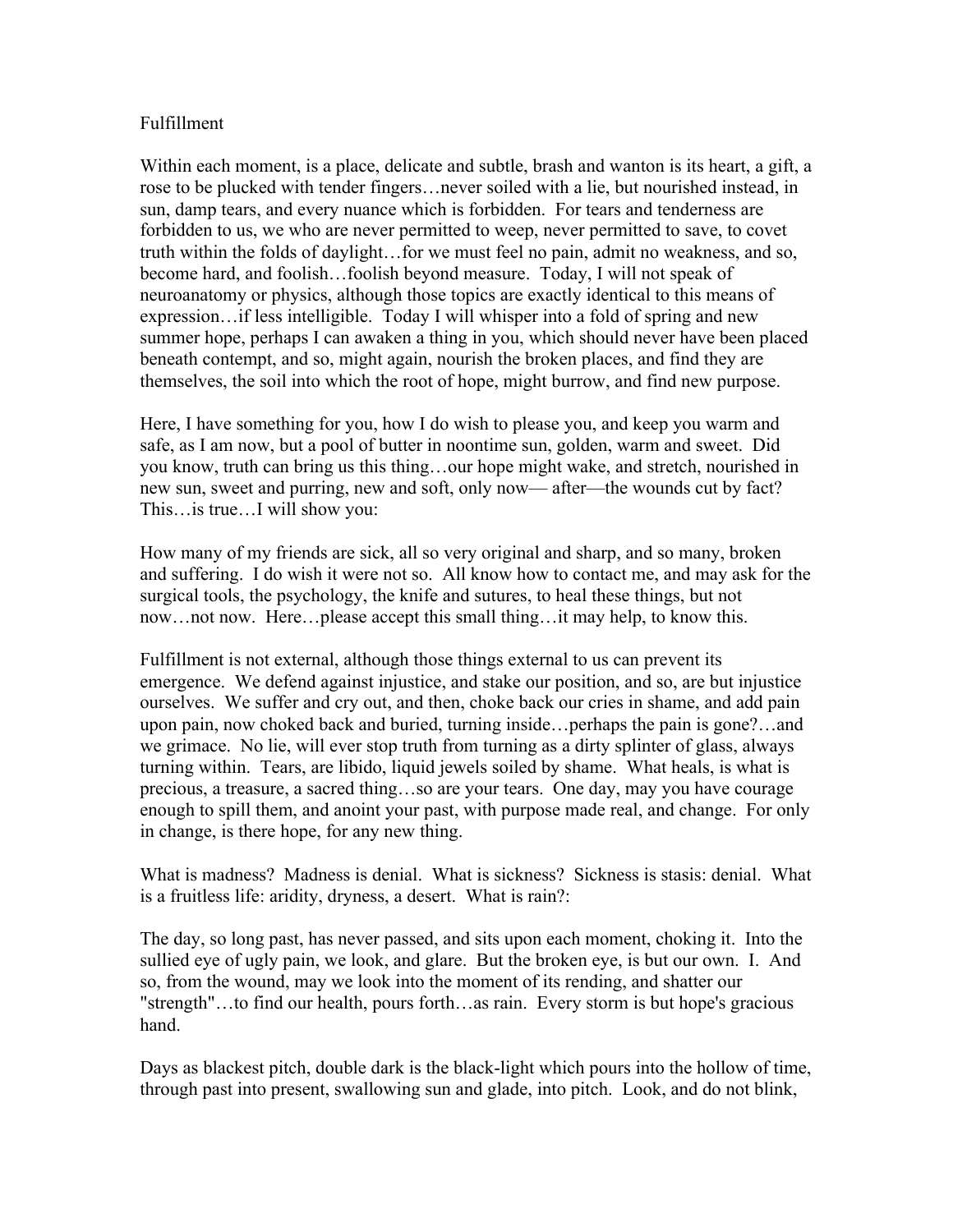as a shudder of truth might shatter the last of strength, and drown what is, in what was…do not be afraid…for paradox shields all ugly worlds, and in shattered shards of mirror, is the world recast, in silver light. Hear the shouts, feel the wounds…again, for they are unending, once doused, they become…all things. Fan the black flames, so we may both be warmed, and give back the sun, to its empty sky. Once again, let it fill you, and spill out, as light and tears might fill, the lonely places, and find what was ripe, may yet burst, and yield…all new things. The time for leaving…is ripe.

Now it is too late. No longer under any sheltered sky, the rain pours upon your bare head, tears streaming as liquid pain made fluid and pure, streaming in time with the beaten clouds, rumbling and shifting, sparks snap down, sprayed into tumbling rain, and tears glisten upon your cheeks, now shuddering in fisted pain, spent. For all roiling clouds are but a dark knot, cut free and spilt, into the welcoming valley, so it may find tender bloom, nodding and reaching, toward a noon sun…once nourished. So is the storm, the desert's tender master, who may bestow upon her, that which is forbidden: life. I wish this for you.

Risk, and daring, may yet bring this to you…should you want it. Leave…all familiar things. Abandon, all foolish repeating and struggle…and weep. Here, we are alone, in my patch of wooded forest, and no one can hear your cries…let them spill out, for they are a song…which might bring, the tender drops, of first rain.

And the sky is but your shining eyes, and the trees, are your hands, now unfurled from their tight fist, swaying in each shifting breeze, now gracious, swaying, and stretching, aloft, toward heaven. So do we reach toward all new futures, once rain has nourished the earth, and spilled its pain back into the glade of hope, so it may bloom.

Down the valley's slope runs the new stream, its silver pools and rippling froth, playfully lick and covet the earth, and paint its dusty mask with silver laughter and liquid. From where did this new thing divine its course, from where comes this splashing new heart, if not from your sorrow, now spilt into silver rain? Only daring, might find this new day, hidden beneath the dusty sour tomb of strength, and fear. I, wish you this most of all: let the tomb of your pain––Burst.

Into the valley pours the hungry dark cloud, roiling and turgid, pregnant with pain, crooked fingers of dark lightning and deep rumbling sound, shifting and thick with humid sparks, waiting to unwind. And the valley is sick, dust choking its tender shoots, now brown and twisted into burnt knots, tangled fingers and dry brittle twigs. Now, the cloud tears itself open, the wound spilling its silver blood and perfect sacrifice…swollen drops of clear spirit freed of suffering now untethered, spilling from the darkest heart of knotted black into the hungry, dry air…to moisten its brittle marrow, the rain splitting the night open, and waking the earth, with spattered tears…hammering down, from the heart of a past, now drained and once again, beating. For what is the sound of rain but a heartbeat...kindled...spilled out, and at last... heard? What else might nourish the desert, but such an unspoken truth...once told?